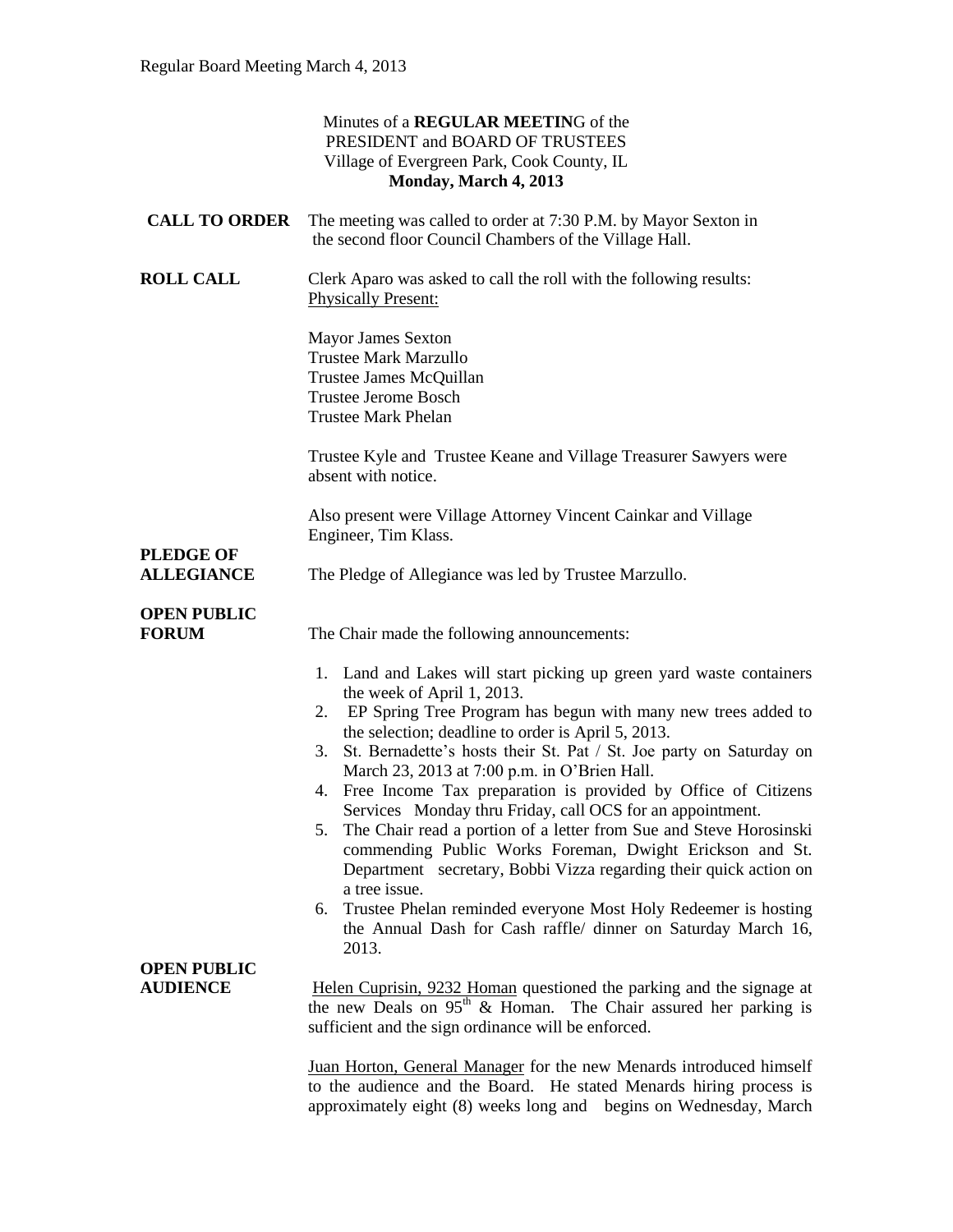|                                                      | 13, 2013 at 9:00 a.m. in the new Evergreen Store. He anticipates<br>thousands of applicants for the 180 to 200 part times and full time<br>position. Mayor Sexton added he expects to see many Evergreen Park<br>residents and our Chicago neighbors working in the new store and asked<br>Mr. Horton to make them a hiring priority. Mr. Horton thanked Mayor<br>Sexton and Police Chief Saunders and Fire Chief Kleinhaus for their<br>assistance.                                                     |
|------------------------------------------------------|----------------------------------------------------------------------------------------------------------------------------------------------------------------------------------------------------------------------------------------------------------------------------------------------------------------------------------------------------------------------------------------------------------------------------------------------------------------------------------------------------------|
| <b>REGULAR</b><br><b>AGENDA</b>                      | Motion by Trustee Phelan second by Trustee McQuillan to waive<br>the reading of the minutes of the February 18, 2013 Regular Meeting of<br>the President and Board of Trustees and approved as presented was<br>passed by unanimous voice vote and so ordered by the Chair.                                                                                                                                                                                                                              |
| <b>RESOLUTION</b><br>NO. 9-2013                      | Motion by Trustee Marzullo second by Trustee Phelan to approve<br><b>Resolution NO. 9-2013</b> with expenditures of the General Corporate<br>Fund of \$709,936.48 and Sewer and Water Fund in the amount of<br>\$32,282.34 and the Capital Improvement Fund, \$204,828.25 for a total<br>of \$951,337.07. Upon roll call, voting YES: Trustees Marzullo,<br>McQuillan, Bosch and Phelan; voting NO: NONE. The motion was<br>passed and so ordered by the Chair.                                          |
| <b>WATER</b>                                         |                                                                                                                                                                                                                                                                                                                                                                                                                                                                                                          |
| <b>COLLECTORS</b><br><b>REPORT</b>                   | Motion by Trustee Bosch second by Trustee McQuillan to approve the<br>Water Collector's report for February 2013 for information and file in<br>the amount of $$526,537.61$ . The motion was passed by unanimous<br>voice vote and so ordered by the Chair.                                                                                                                                                                                                                                              |
| <b>VILLAGE</b><br><b>COLLECTORS</b><br><b>REPORT</b> |                                                                                                                                                                                                                                                                                                                                                                                                                                                                                                          |
|                                                      | Motion by Trustee Phelan second by Trustee Marzullo to approve the<br>Village Collector's report for February 2013 for information and file in<br>the amount of \$1,890,180.84. The motion was passed by unanimous<br>voice vote and so ordered by the Chair.                                                                                                                                                                                                                                            |
| <b>BUSINESS</b><br><b>CERTIFICATES</b>               | NONE.                                                                                                                                                                                                                                                                                                                                                                                                                                                                                                    |
| <b>CDBG</b><br><b>RES. NO 2-2013</b>                 | Motion by Trustee Bosch second by Trustee McQuillan to approve<br><b>Resolution NO.2-2013</b> , "Resolution of the Village of Evergreen Park<br>Approving A Grant Application for the 2013 Cook County Community<br>Development Block Grant Program in the amount of \$100,000." The<br>Chair explained the grant is will be used for the Homan Avenue Senior<br>Center, 9547 S. Homan, food preparation area. Upon roll call, voting<br>YES: Trustees McQuillan, Bosch, Phelan and Marzullo; voting NO: |
|                                                      | NONE. The motion was passed and so ordered by the Chair.                                                                                                                                                                                                                                                                                                                                                                                                                                                 |
| <b>EPAA</b><br><b>LEASE</b>                          |                                                                                                                                                                                                                                                                                                                                                                                                                                                                                                          |
| <b>REQUEST</b>                                       | Motion by Trustee McQuillan second by Trustee Bosch to approve the<br>request from Evergreen Park Athletic Association to extend the lease on<br>Norris Field for the 2013 baseball season. Upon roll call, voting YES:                                                                                                                                                                                                                                                                                  |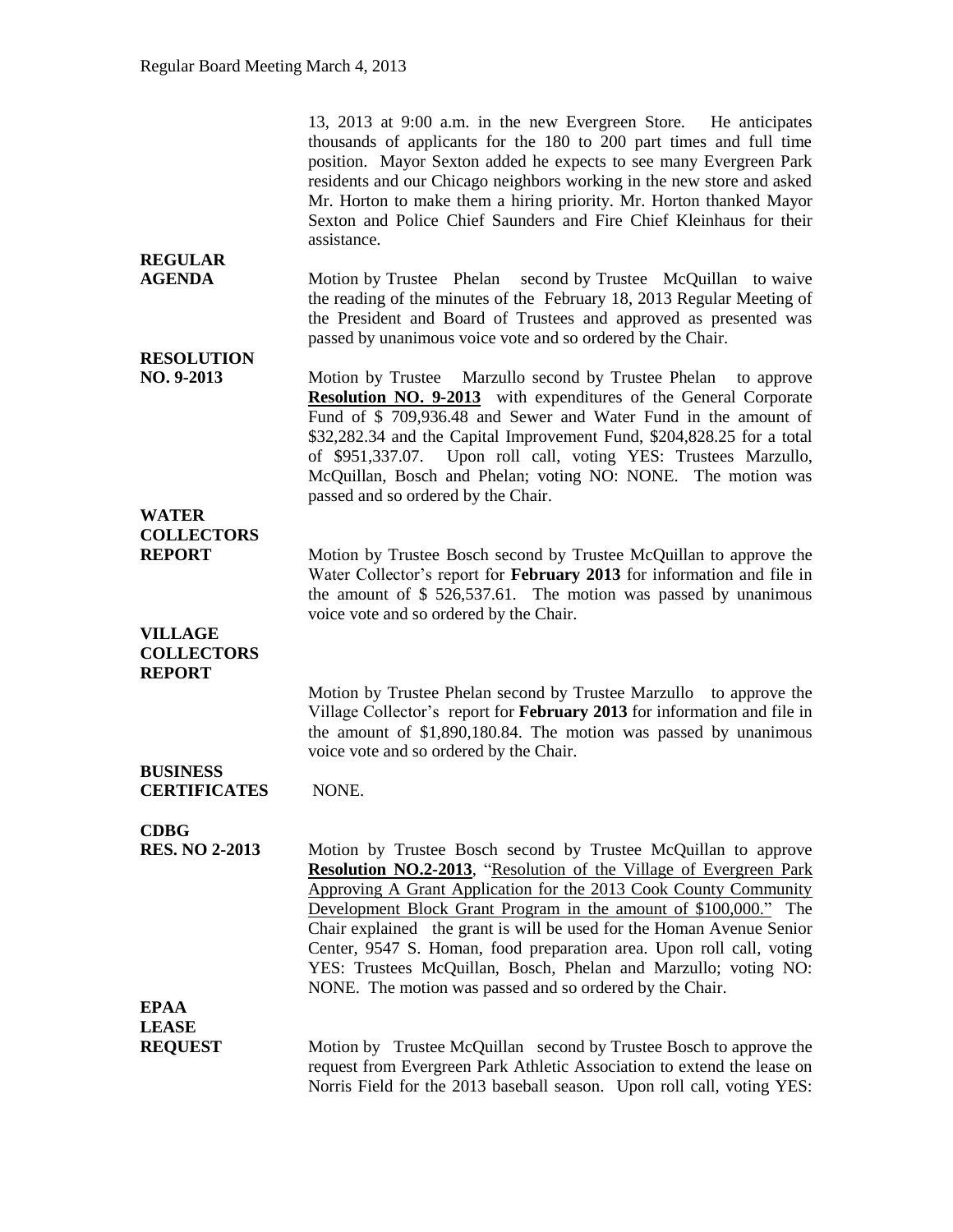Trustees Phelan, Marzullo, McQuillan and Bosch; voting NO: NONE. The motion was passed and so ordered by the Chair.

## **OCS OPERATIONS**

**REVIEW** OCS Director, Jolene Churak gave an operations review of the year 2012 for the Office of Citizens' Services. She highlighted many of the programs including health care screenings, hypertension screening at the Fire house, Mini bus transportation, meals on wheels served 6500 meals in 2012 with 25-30 clients per day and received over 9000 telephone inquiries, averaging 30 calls per day. The Village closet is available for loans of walkers, canes and other items. Other services include the Village Pantry which is run by volunteers and serves between 150-200 families per month. Entertainment events include one day travel trips, multi day trips and the farmers market. The Mini bus transported 2,214 seniors last year at a cost to them of (50) fifty cents per ride.

> Fundraising is done by various self-supporting programs such as Crafts, Double Nickel / Chorus, The Parkettes and OCS Income Tax volunteers and Senior Council. Last year, Senior Council donated a color printer and \$1,000 to the min- bus program and Little Co. of Mary Hospital donated \$5,000 to the Meals on Wheels Program. Mrs. Churak thanked all the volunteers who make these programs possible. The Chair thanked her and the OCS department for funds raised and for their support.

**BLEEKER'S**

**OPTICOM**

**BIKE A THON** Motion by Trustee Phelan second by Trustee Bosch to approve the request form Bleeker's Bowl to host their annual Bike a Thon, on Saturday March 16, 2013 from 2:00 p.m. to 5:00 p.m. which benefits Juvenile Diabetes Research. Upon roll call, voting YES: Trustees Phelan, Marzullo, McQuillan and Bosch; voting NO: NONE. The motion was passed and so ordered by the Chair.

**UPGRADE** Motion by Trustee Phelan second by Trustee Bosch to approve PW Director Lorenz request to upgrade the Opticom Traffic Signal Emergency Caption system on 21 Village intersection to energy efficient LED Caption Beacons at a cost of \$11,340.00. Trustee Marzullo questioned if the Chicago Fire Department can share this service. Fire Chief Kleinhaus stated he will reach out to the Chicago Fire Dept. but as far as he knows they do not have the sensors on their trucks. Upon roll call, voting YES: Trustees Marzullo, McQuillan, Bosch and Phelan; voting NO: NONE. The motion was passed and so ordered by the Chair.

# **ENGINEER'S**

**REPORT** Tim Klass stated he had no report.

### **ATTORNEY'S**

**REPORT** The Attorney had no report.

#### **DEPT HEADS** Mr. Jim Feltz, Youth Director has a list of young people ready for snow removal. He noted be hours for Spring Break are 1:00 – 5:00 pm. Mr. Dennis Duffy, Recreation Director reported the ice rink will remain open due to the predicted snow storm. He noted over 150 athletes participated in the recent indoor soccer at Evergreen Park High School.